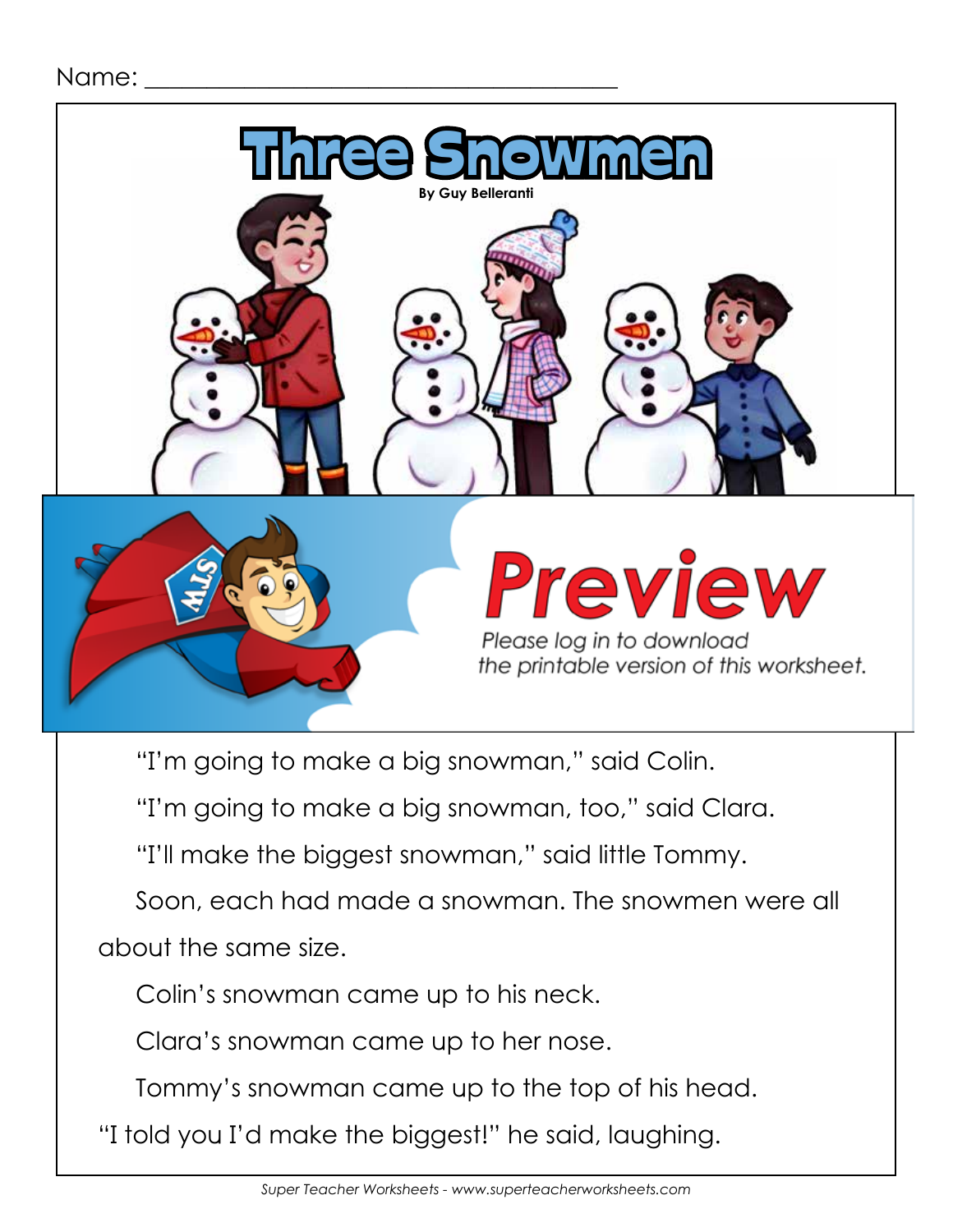

- **3.** Which sentence is true?
	- **a.** Clara is taller than Tommy.
	- **b.** Clara is taller than Colin.
	- **c.** Colin is shorter than Clara.
- **4.** At the end of the story, Tommy says, "I told you I'd make the biggest!" Why does he think his snowman is the biggest?

 **\_\_\_\_\_\_\_\_\_\_\_\_\_\_\_\_\_\_\_\_\_\_\_\_\_\_\_\_\_\_\_\_\_\_\_\_\_\_\_\_\_\_\_\_\_\_\_\_\_\_\_\_\_\_\_\_\_\_\_\_\_**

 **\_\_\_\_\_\_\_\_\_\_\_\_\_\_\_\_\_\_\_\_\_\_\_\_\_\_\_\_\_\_\_\_\_\_\_\_\_\_\_\_\_\_\_\_\_\_\_\_\_\_\_\_\_\_\_\_\_\_\_\_\_**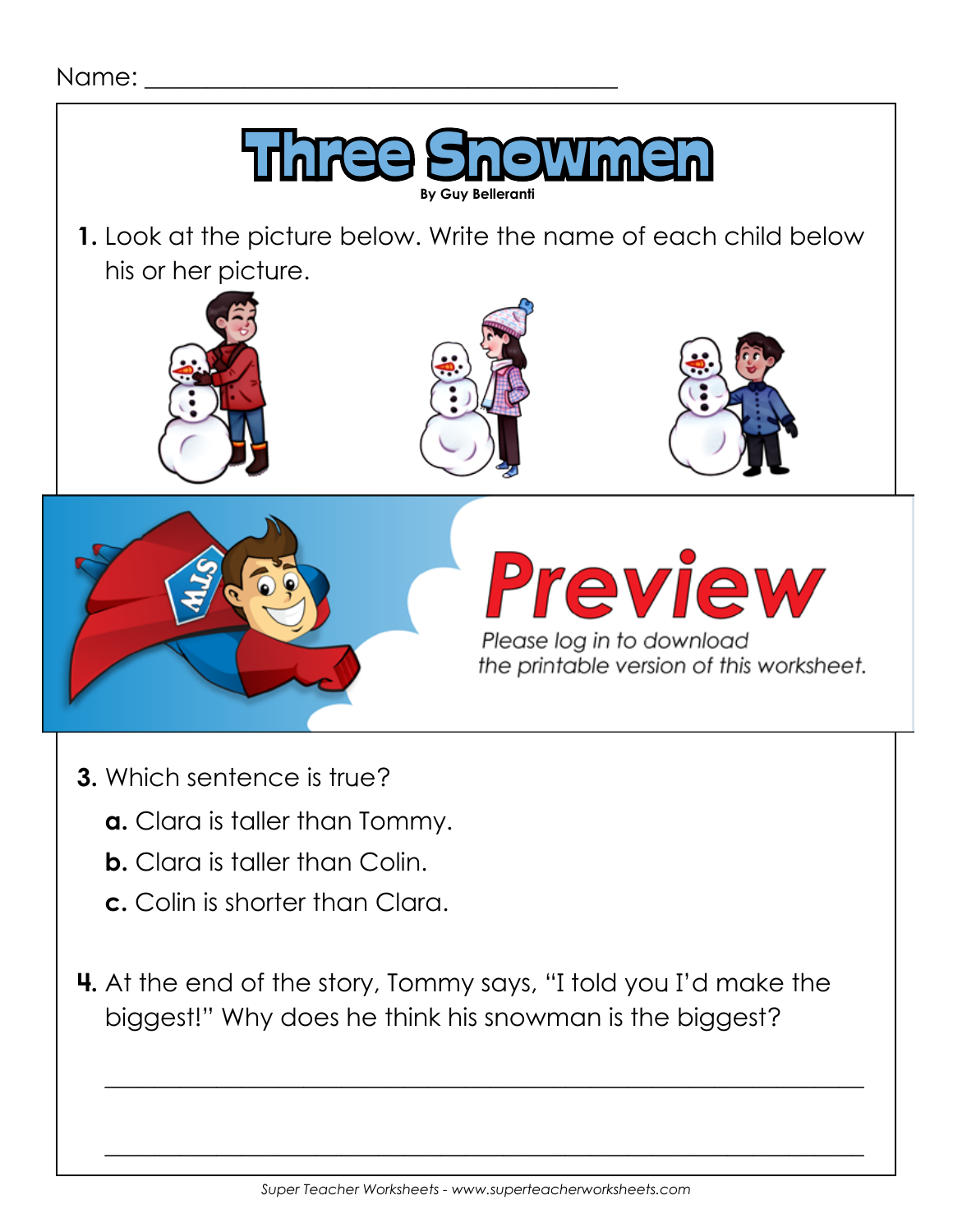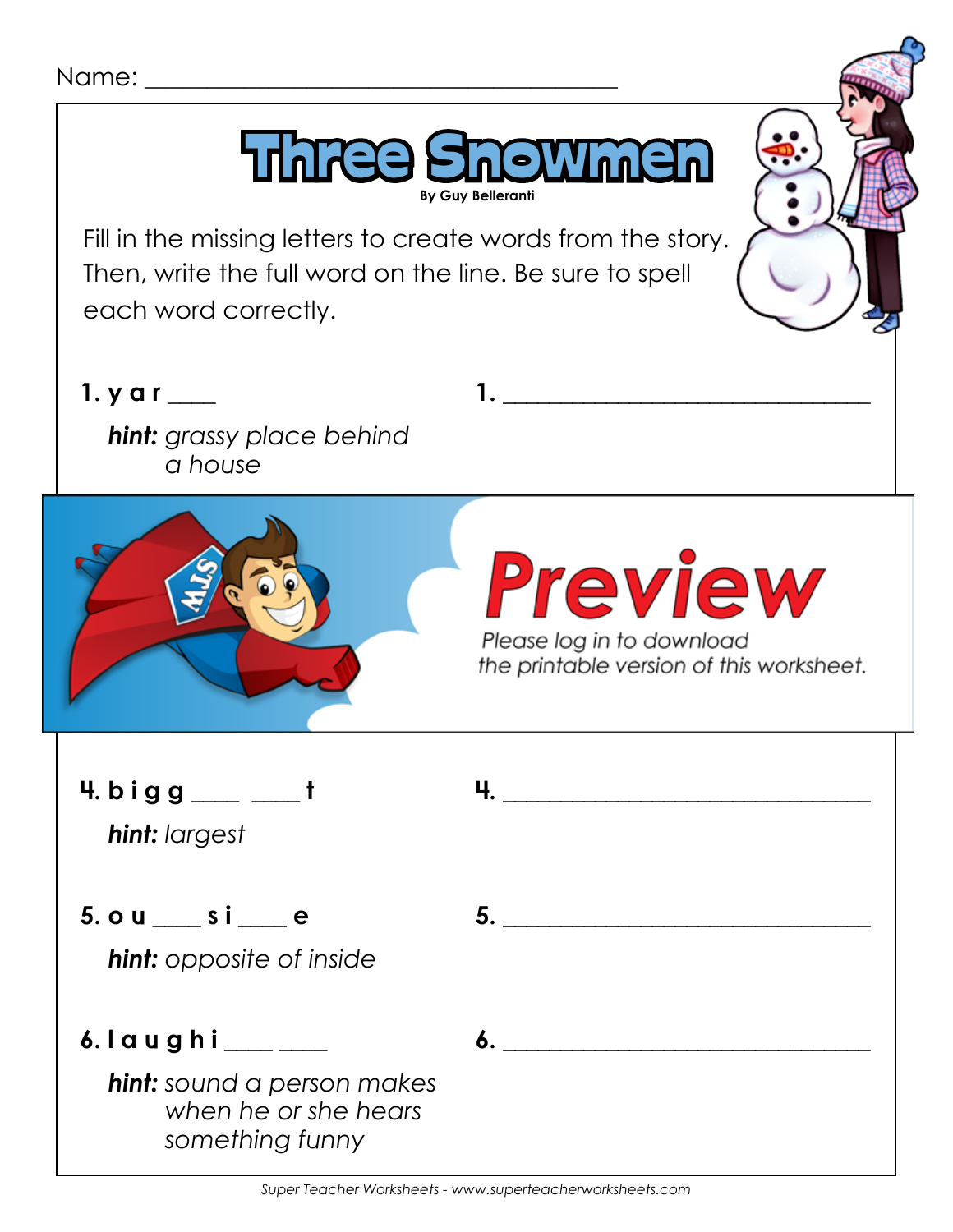Name:

![](_page_3_Picture_1.jpeg)

In the story "Three Snowmen," Tommy, Clara, and Colin go outside on a winter day to build snowmen. Have you ever played outside in the snow? If so, write a paragraph to tell who you were with and what you did. If not, imagine some of the things you might do in the snow and describe them.

![](_page_3_Picture_3.jpeg)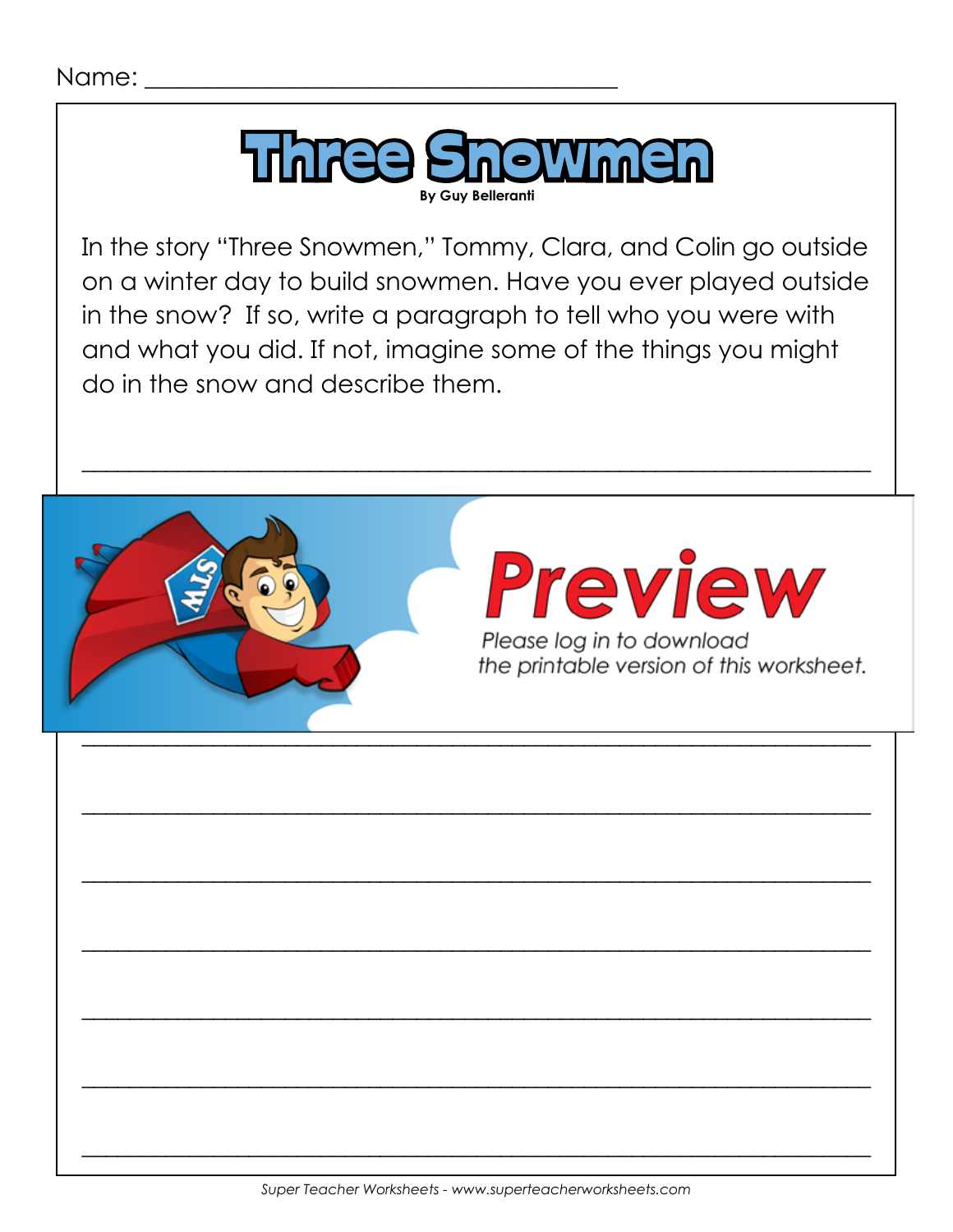## **ANSWER KEY**

![](_page_4_Picture_1.jpeg)

**1.** Look at the picture below. Write the name of each child below his or her picture.

![](_page_4_Picture_3.jpeg)

![](_page_4_Picture_4.jpeg)

![](_page_4_Picture_5.jpeg)

![](_page_4_Picture_6.jpeg)

![](_page_4_Picture_7.jpeg)

Please log in to download

**3.** Which sentence is true?

**a.** Clara is taller than Tommy.

- **b.** Clara is taller than Colin.
- **c.** Colin is shorter than Clara.
- **4.** At the end of the story, Tommy says, "I told you I would build the biggest." Why does he think his snowman is the biggest?

**Tommy thinks his snowman is the biggest because it is as tall** 

 **\_\_\_\_\_\_\_\_\_\_\_\_\_\_\_\_\_\_\_\_\_\_\_\_\_\_\_\_\_\_\_\_\_\_\_\_\_\_\_\_\_\_\_\_\_\_\_\_\_\_\_\_\_\_\_\_\_\_\_\_\_ as he is.**